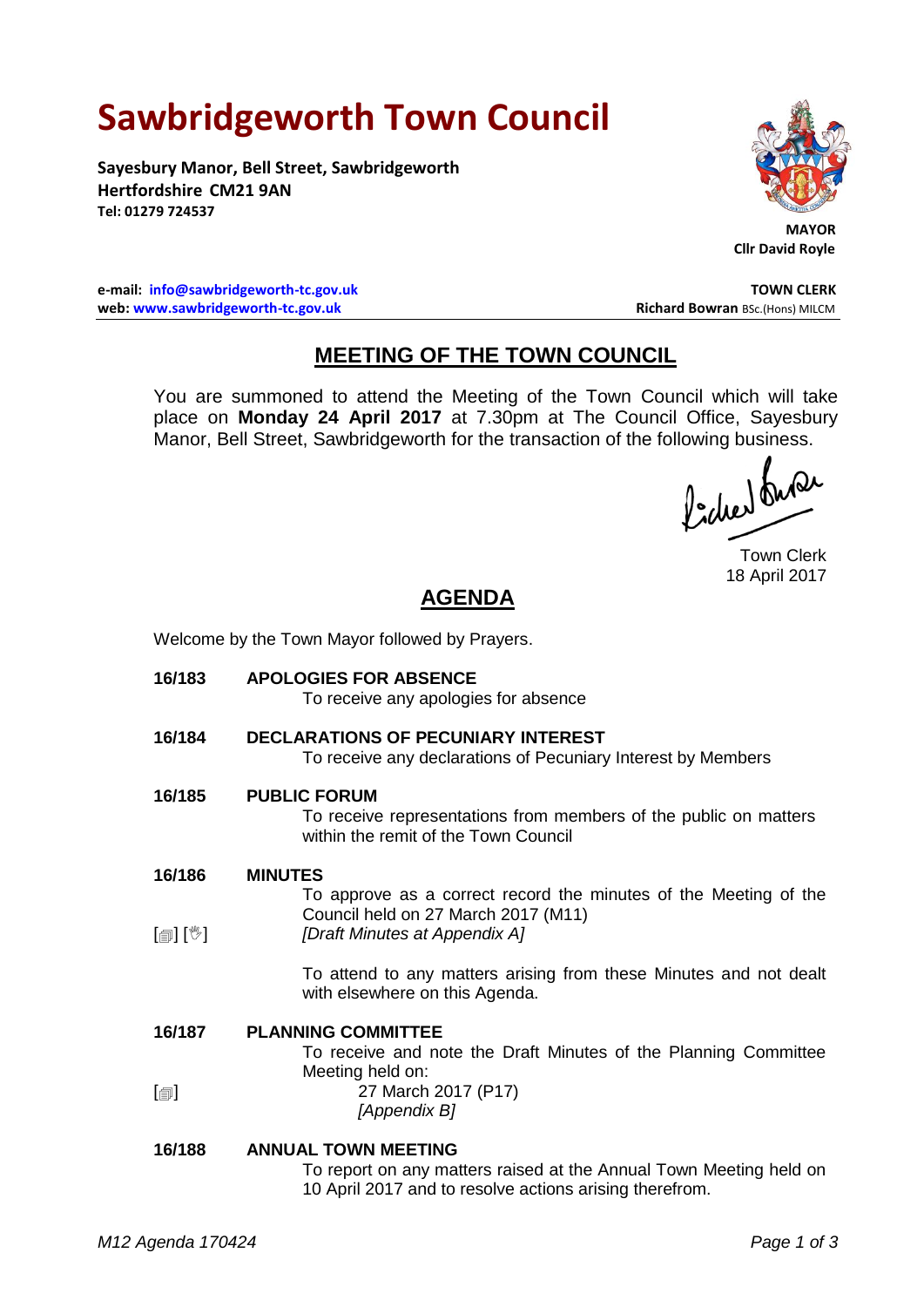## **16/189 MAYOR'S CORRESPONDENCE/COMMUNICATIONS**

To receive Mayor's appointments and communications.

#### **16/190 REPRESENTATIVES REPORTS**

- To receive representatives reports from:
- County Councillor Roger Beeching
- District Councillor Angela Alder
- District Councillor Eric Buckmaster
- District Councillor Will Mortimer
- **•** Hertfordshire Police
- Other Representatives & Champions

#### **16/191 TOWN CLERK'S REPORT**

 $\lceil$  $\blacksquare$ Report for April 2017 *[Appendix C]*

#### **16/192 TOWN PROJECT MANAGER'S REPORT**

- $\lceil$
- Report for April 2017 *[Appendix D]*

#### **16/193 COMMITTEE STRUCTURE FOR 2017-18**

- $\mathbb{E}[\mathbb{E}^{\mathbb{I}}]$ To agree a committee structure for 2017-18, and to invite members to consider on which committee they would like to serve. Appointments to be determined at the Annual Meeting of the Council. *[Appendix E]*
- $\mathsf{L}^{\mathbb{M}}$ To agree the frequency of meetings for council and each committee, sub-committee, working party and task and finish group for 2017-18.
- $\mathbb{N}$ To agree the principle of whether to appoint champions for the year 2017/18, and if so to agree the number and designations/roles.

#### **16/194 DEPOSIT & CONSULTATION DOCUMENTS**

To note receipt of any Documents for Noting and Consultation

- Notification of Public Examination of East Hertfordshire District Plan (2011 – 2033)
- Notification of Transport and Works Act 1992 The Proposed Network Rail (Essex and Others Level Crossing Reduction) Order *[memory stick available]*
- The Hertfordshire (temporary closing of various roads in Sawbridgeworth during the "Annual May Fayre") Order 2017. TRO10279.

#### **16/195 FINANCIAL REPORT**

To note the current Financial Report

### **16/196 ACCOUNTS FOR PAYMENT**

To note and agree accounts for payment

### **16/197 ITEMS FOR FUTURE AGENDAS**

To note items that Members propose for future discussion and inclusion in a future agenda.